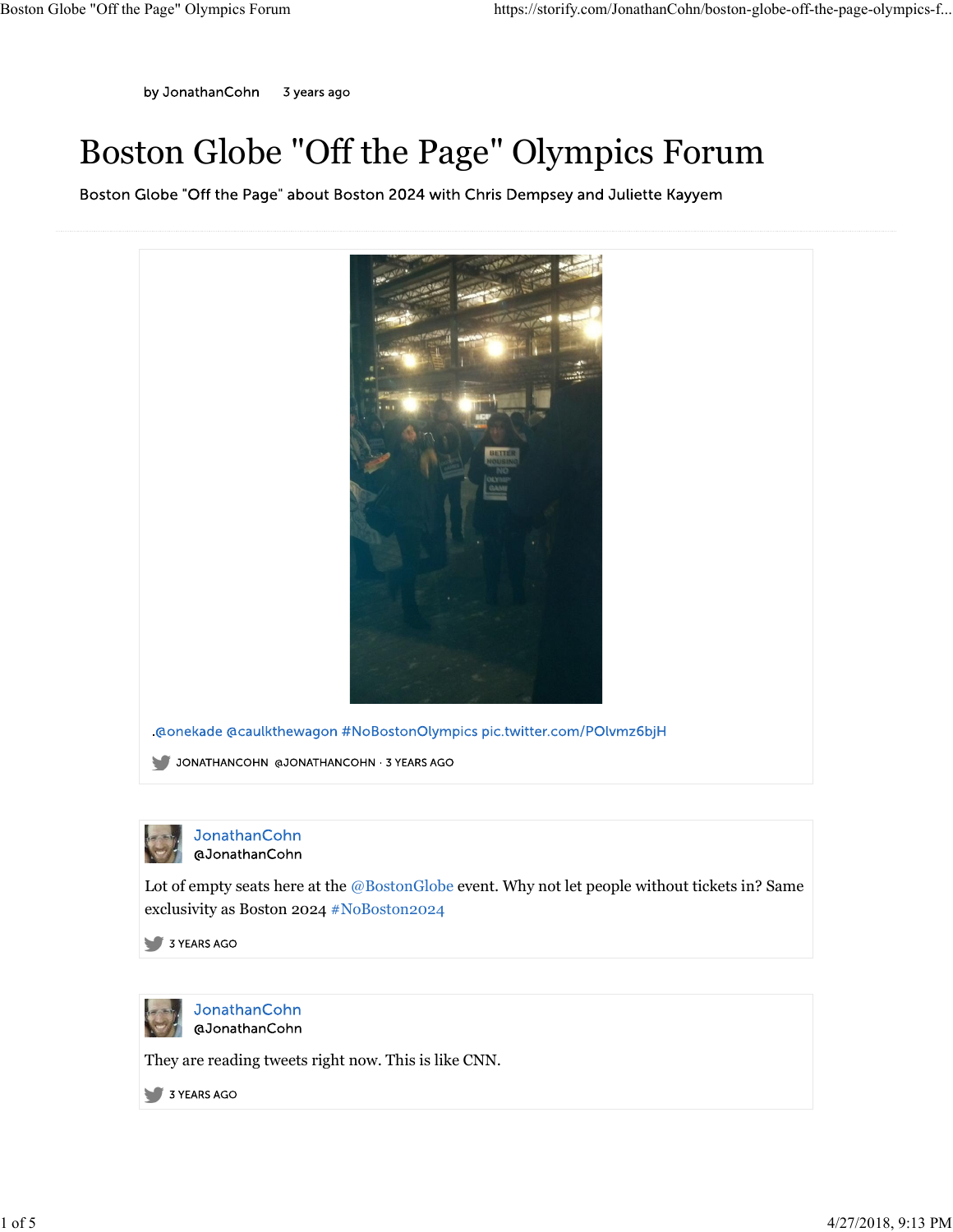

Chris Dempsey of @NoBosOlympics raises important pt about opportunity costs, how Olympics cannibalizes public debate. #NoBostonOlympics



Chris Dempsey of @NoBosOlympics raises important pt about opportunity costs, how Olympics cannibalizes public debate. #NoBostonOlympics 2 of 5 4/27/2018, 9:13 PM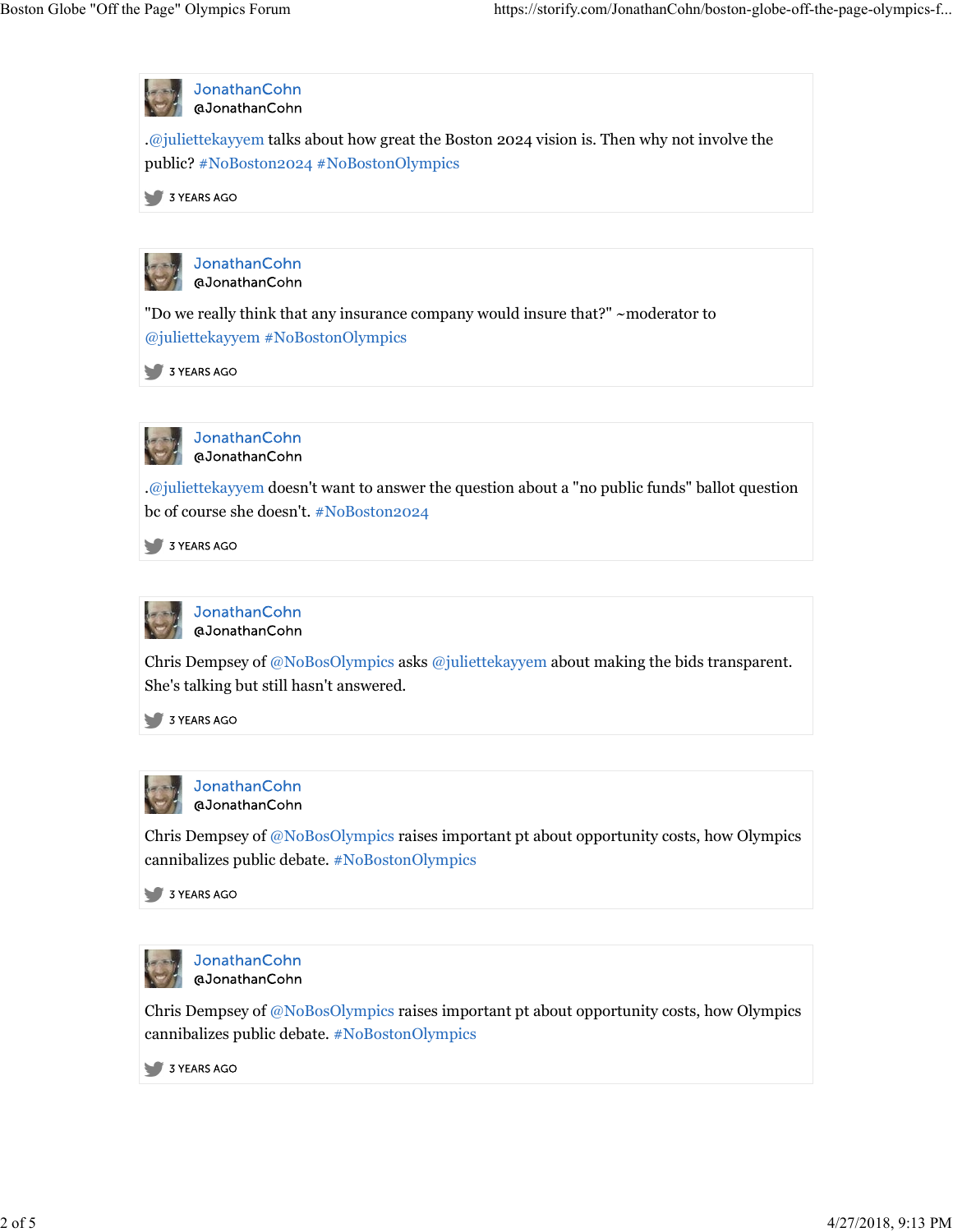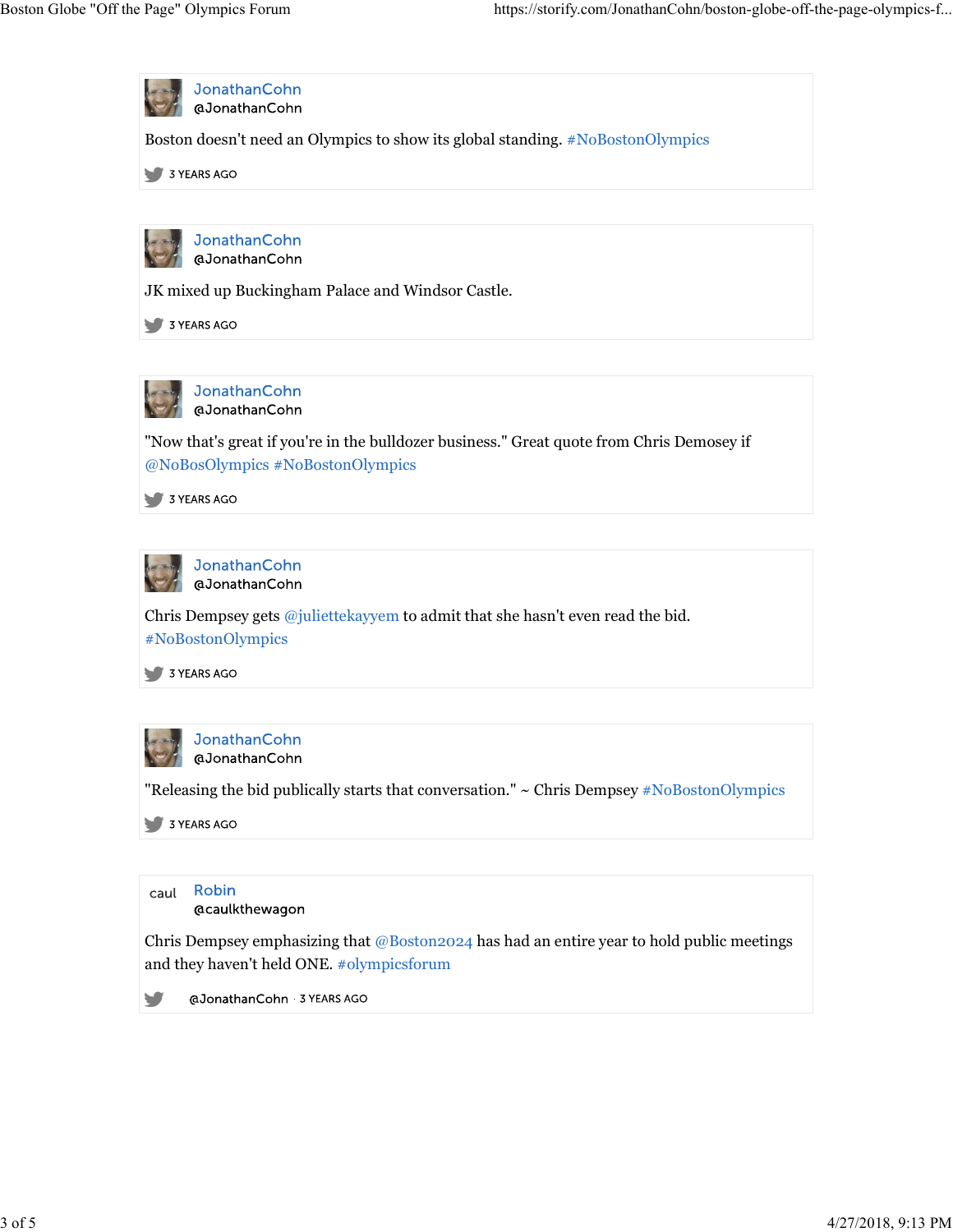Chris Dempsey emphasizing that  $@$ Boston2024 has had an entire year to hold public meetings and they haven't held ONE. #olympicsforum

@JonathanCohn 3 YEARS AGO

**No Boston Olympics BOSTON**CS @NoBosOlympics

"Boston 2024 told the public that there would be public meetings. Those meetings haven't materialized." -Chris Dempsey #olympicsforum

y @JonathanCohn 3 YEARS AGO

Robin caul @caulkthewagon

Kayyem continuing to speak as though people don't actually live in Boston and have opinions and concerns and valid worries.

@JonathanCohn 3 YEARS AGO



Kayyem continuing to speak as though people don't actually live in Boston and have opinions and concerns and valid worries.

@JonathanCohn 3 YEARS AGO 



JonathanCohn @JonathanCohn

By rough estimate, there are about 100 empty seats, if not more. Why not let nonticketholders in?



Why do so many of our electeds support the Olympics? Because they live getting cash from.big developers By rough estimate, there are about 100 empty seats, if not more. Why not let nonticketholders<br>
in?<br>  $\bullet$  3 vreas 400<br>  $\bullet$  3 vreas 400<br>  $\bullet$  a JonathanCohn<br>
Wy do so many of our electeds support the Olympics? Because they